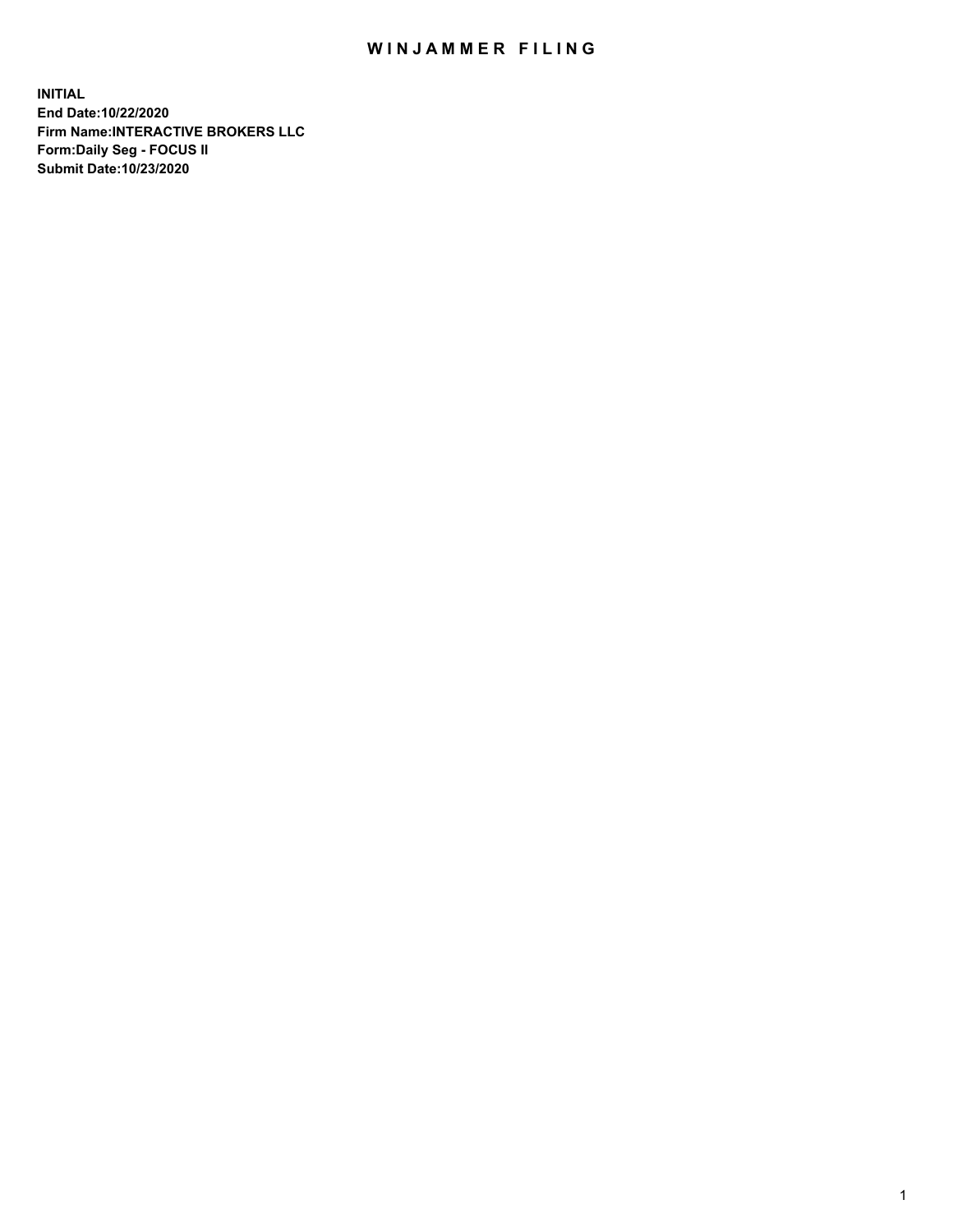**INITIAL End Date:10/22/2020 Firm Name:INTERACTIVE BROKERS LLC Form:Daily Seg - FOCUS II Submit Date:10/23/2020 Daily Segregation - Cover Page**

| Name of Company                                                                                                                                                                                                                                                                                                                | <b>INTERACTIVE BROKERS LLC</b>                                                  |
|--------------------------------------------------------------------------------------------------------------------------------------------------------------------------------------------------------------------------------------------------------------------------------------------------------------------------------|---------------------------------------------------------------------------------|
| <b>Contact Name</b>                                                                                                                                                                                                                                                                                                            | James Menicucci                                                                 |
| <b>Contact Phone Number</b>                                                                                                                                                                                                                                                                                                    | 203-618-8085                                                                    |
| <b>Contact Email Address</b>                                                                                                                                                                                                                                                                                                   | jmenicucci@interactivebrokers.c<br>om                                           |
| FCM's Customer Segregated Funds Residual Interest Target (choose one):<br>a. Minimum dollar amount: ; or<br>b. Minimum percentage of customer segregated funds required:%; or<br>c. Dollar amount range between: and; or<br>d. Percentage range of customer segregated funds required between:% and%.                          | <u>0</u><br>$\overline{\mathbf{0}}$<br>155,000,000 245,000,000<br><u>00</u>     |
| FCM's Customer Secured Amount Funds Residual Interest Target (choose one):<br>a. Minimum dollar amount: ; or<br>b. Minimum percentage of customer secured funds required:% ; or<br>c. Dollar amount range between: and; or<br>d. Percentage range of customer secured funds required between:% and%.                           | <u>0</u><br>$\overline{\mathbf{0}}$<br>80,000,000 120,000,000<br>0 <sub>0</sub> |
| FCM's Cleared Swaps Customer Collateral Residual Interest Target (choose one):<br>a. Minimum dollar amount: ; or<br>b. Minimum percentage of cleared swaps customer collateral required:% ; or<br>c. Dollar amount range between: and; or<br>d. Percentage range of cleared swaps customer collateral required between:% and%. | <u>0</u><br>$\underline{\mathbf{0}}$<br>0 <sub>0</sub><br>0 <sub>0</sub>        |

Attach supporting documents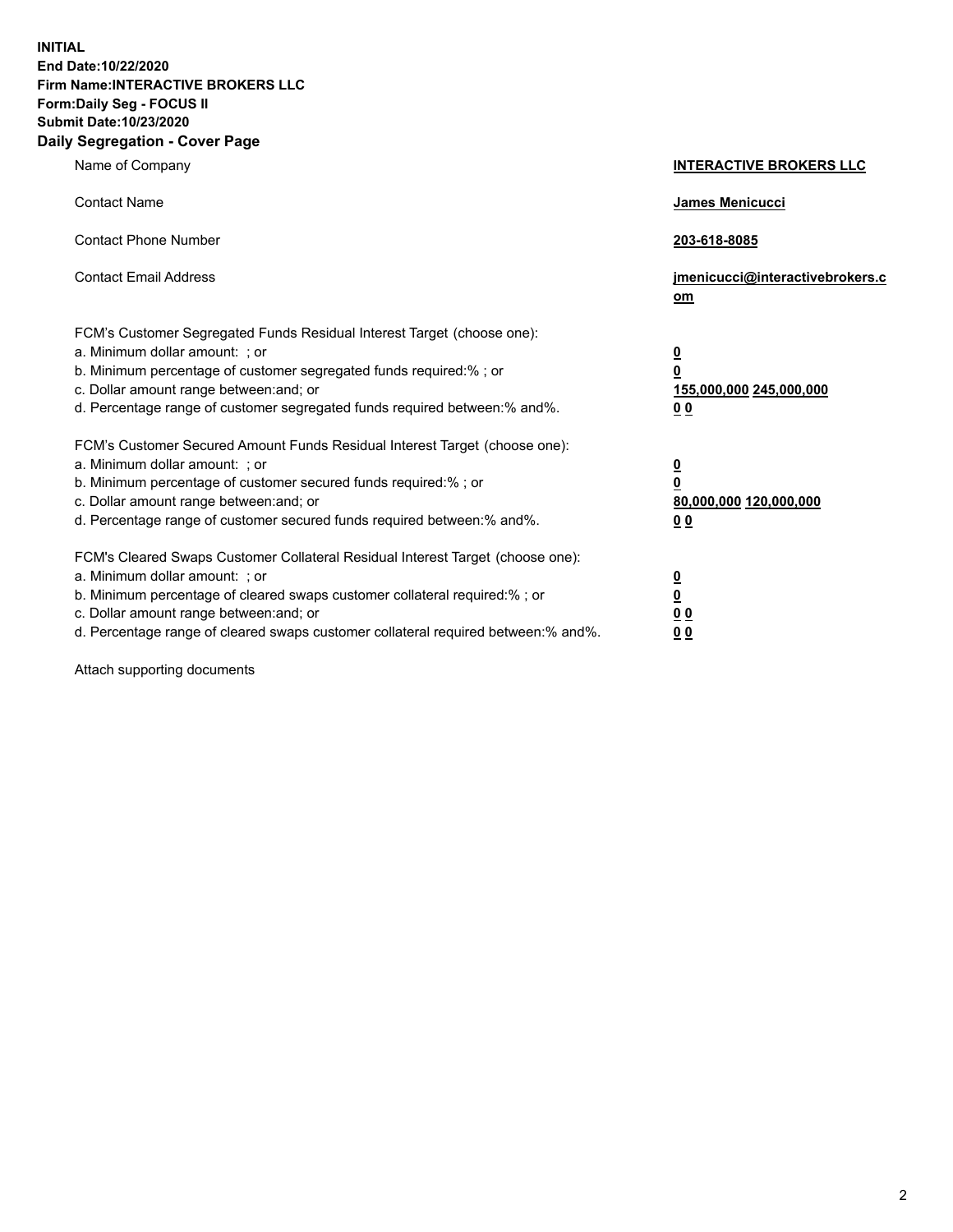**INITIAL End Date:10/22/2020 Firm Name:INTERACTIVE BROKERS LLC Form:Daily Seg - FOCUS II Submit Date:10/23/2020 Daily Segregation - Secured Amounts**

|     | Daily Jegi egation - Jeculeu Alliounts                                                      |                               |
|-----|---------------------------------------------------------------------------------------------|-------------------------------|
|     | Foreign Futures and Foreign Options Secured Amounts                                         |                               |
|     | Amount required to be set aside pursuant to law, rule or regulation of a foreign            | $0$ [7305]                    |
|     | government or a rule of a self-regulatory organization authorized thereunder                |                               |
| 1.  | Net ledger balance - Foreign Futures and Foreign Option Trading - All Customers             |                               |
|     | A. Cash                                                                                     | 580,749,242 [7315]            |
|     | B. Securities (at market)                                                                   | 0 [7317]                      |
| 2.  | Net unrealized profit (loss) in open futures contracts traded on a foreign board of trade   | 982,884 [7325]                |
| 3.  | Exchange traded options                                                                     |                               |
|     | a. Market value of open option contracts purchased on a foreign board of trade              | 3,219,985 [7335]              |
|     | b. Market value of open contracts granted (sold) on a foreign board of trade                | -1,586,686 [7337]             |
| 4.  | Net equity (deficit) (add lines 1. 2. and 3.)                                               | 583,365,425 [7345]            |
| 5.  | Account liquidating to a deficit and account with a debit balances - gross amount           | 11,007 [7351]                 |
|     | Less: amount offset by customer owned securities                                            | 0 [7352] 11,007 [7354]        |
| 6.  | Amount required to be set aside as the secured amount - Net Liquidating Equity              | 583,376,432 [7355]            |
|     | Method (add lines 4 and 5)                                                                  |                               |
| 7.  | Greater of amount required to be set aside pursuant to foreign jurisdiction (above) or line | 583,376,432 [7360]            |
|     | 6.                                                                                          |                               |
|     | FUNDS DEPOSITED IN SEPARATE REGULATION 30.7 ACCOUNTS                                        |                               |
| 1.  | Cash in banks                                                                               |                               |
|     | A. Banks located in the United States                                                       | <b>51,955,727</b> [7500]      |
|     | B. Other banks qualified under Regulation 30.7                                              | 0 [7520] 51,955,727 [7530]    |
| 2.  | Securities                                                                                  |                               |
|     | A. In safekeeping with banks located in the United States                                   | 499,931,000 [7540]            |
|     | B. In safekeeping with other banks qualified under Regulation 30.7                          | 0 [7560] 499,931,000 [7570]   |
| 3.  | Equities with registered futures commission merchants                                       |                               |
|     | A. Cash                                                                                     | $0$ [7580]                    |
|     | <b>B.</b> Securities                                                                        | $0$ [7590]                    |
|     | C. Unrealized gain (loss) on open futures contracts                                         | $0$ [7600]                    |
|     | D. Value of long option contracts                                                           | $0$ [7610]                    |
|     | E. Value of short option contracts                                                          | 0 [7615] 0 [7620]             |
| 4.  | Amounts held by clearing organizations of foreign boards of trade                           |                               |
|     | A. Cash                                                                                     | $0$ [7640]                    |
|     | <b>B.</b> Securities                                                                        | $0$ [7650]                    |
|     | C. Amount due to (from) clearing organization - daily variation                             | $0$ [7660]                    |
|     | D. Value of long option contracts                                                           | $0$ [7670]                    |
|     | E. Value of short option contracts                                                          | 0 [7675] 0 [7680]             |
| 5.  | Amounts held by members of foreign boards of trade                                          |                               |
|     | A. Cash                                                                                     | 148,274,797 [7700]            |
|     | <b>B.</b> Securities                                                                        | $0$ [7710]                    |
|     | C. Unrealized gain (loss) on open futures contracts                                         | 4,634,327 [7720]              |
|     | D. Value of long option contracts                                                           | 3,219,985 [7730]              |
|     | E. Value of short option contracts                                                          | -1,586,686 [7735] 154,542,423 |
|     |                                                                                             | [7740]                        |
| 6.  | Amounts with other depositories designated by a foreign board of trade                      | $0$ [7760]                    |
| 7.  | Segregated funds on hand                                                                    | $0$ [7765]                    |
| 8.  | Total funds in separate section 30.7 accounts                                               | 706,429,150 [7770]            |
| 9.  | Excess (deficiency) Set Aside for Secured Amount (subtract line 7 Secured Statement         | 123,052,718 [7380]            |
|     | Page 1 from Line 8)                                                                         |                               |
| 10. | Management Target Amount for Excess funds in separate section 30.7 accounts                 | 80,000,000 [7780]             |
| 11. | Excess (deficiency) funds in separate 30.7 accounts over (under) Management Target          | 43,052,718 [7785]             |
|     |                                                                                             |                               |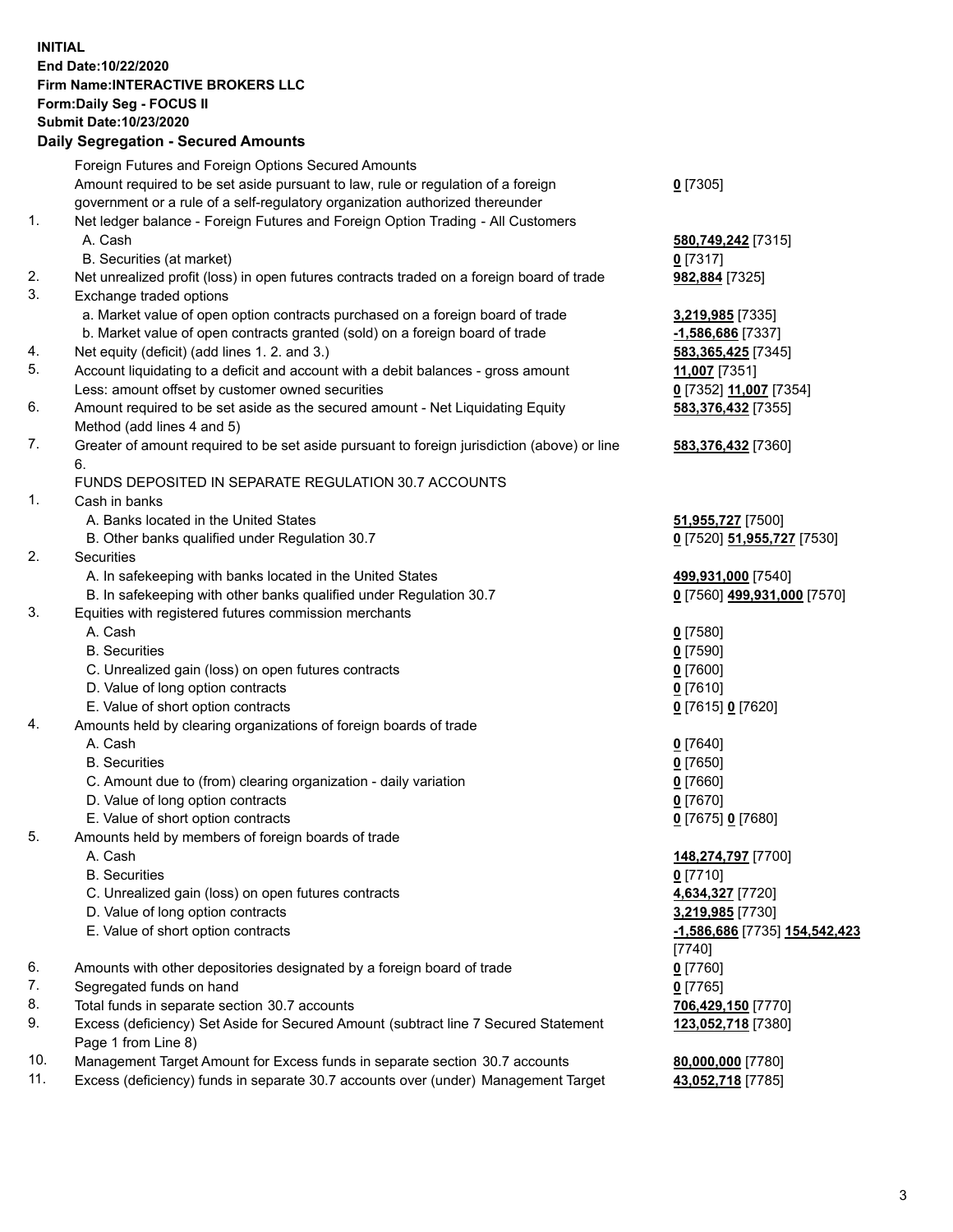**INITIAL End Date:10/22/2020 Firm Name:INTERACTIVE BROKERS LLC Form:Daily Seg - FOCUS II Submit Date:10/23/2020 Daily Segregation - Segregation Statement** SEGREGATION REQUIREMENTS(Section 4d(2) of the CEAct) 1. Net ledger balance A. Cash **5,415,430,667** [7010] B. Securities (at market) **0** [7020] 2. Net unrealized profit (loss) in open futures contracts traded on a contract market **31,870,155** [7030] 3. Exchange traded options A. Add market value of open option contracts purchased on a contract market **300,104,897** [7032] B. Deduct market value of open option contracts granted (sold) on a contract market **-260,642,758** [7033] 4. Net equity (deficit) (add lines 1, 2 and 3) **5,486,762,961** [7040] 5. Accounts liquidating to a deficit and accounts with debit balances - gross amount **6,122,889** [7045] Less: amount offset by customer securities **0** [7047] **6,122,889** [7050] 6. Amount required to be segregated (add lines 4 and 5) **5,492,885,850** [7060] FUNDS IN SEGREGATED ACCOUNTS 7. Deposited in segregated funds bank accounts A. Cash **1,186,595,584** [7070] B. Securities representing investments of customers' funds (at market) **2,450,205,885** [7080] C. Securities held for particular customers or option customers in lieu of cash (at market) **0** [7090] 8. Margins on deposit with derivatives clearing organizations of contract markets A. Cash **6,676,573** [7100] B. Securities representing investments of customers' funds (at market) **2,021,035,599** [7110] C. Securities held for particular customers or option customers in lieu of cash (at market) **0** [7120] 9. Net settlement from (to) derivatives clearing organizations of contract markets **-9,671,383** [7130] 10. Exchange traded options A. Value of open long option contracts **299,961,829** [7132] B. Value of open short option contracts **-260,610,158** [7133] 11. Net equities with other FCMs A. Net liquidating equity **0** [7140] B. Securities representing investments of customers' funds (at market) **0** [7160] C. Securities held for particular customers or option customers in lieu of cash (at market) **0** [7170] 12. Segregated funds on hand **0** [7150] 13. Total amount in segregation (add lines 7 through 12) **5,694,193,929** [7180] 14. Excess (deficiency) funds in segregation (subtract line 6 from line 13) **201,308,079** [7190] 15. Management Target Amount for Excess funds in segregation **155,000,000** [7194] **46,308,079** [7198]

16. Excess (deficiency) funds in segregation over (under) Management Target Amount Excess